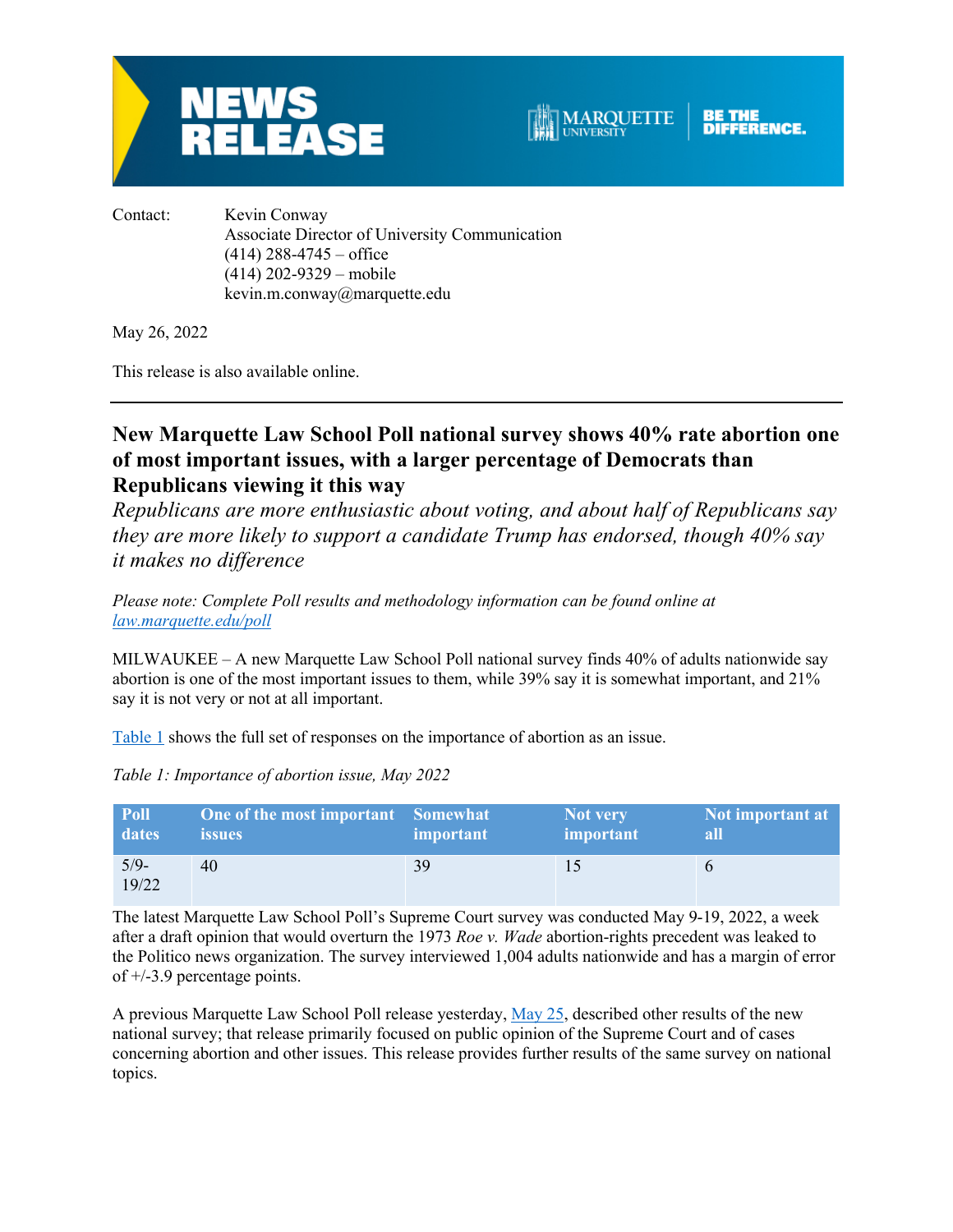Table 2 shows the importance of abortion as an issue, by party identification. Democrats rank the issue as more important than do independents or Republicans. A quarter of Republicans and independents say abortion is not very or not at all important to them, while 14% of Democrats say this.

| <b>Party ID</b> | One of the most<br>important issues | <b>Somewhat</b><br>important | Not very<br>important | Not important<br>at all |
|-----------------|-------------------------------------|------------------------------|-----------------------|-------------------------|
| Republican      | - 31                                | 44                           |                       |                         |
| Independent 38  |                                     | 36                           | 15                    | 10                      |
| Democrat        | 48                                  | 37                           |                       |                         |

*Table 2: Importance of abortion issue, by party identification, May 2022*

Asked what public policy on abortion should be, 29% say abortion should be legal in all cases, 38% say legal in most cases, 24% say it should be illegal in most cases, and 8% say illegal in all cases.

Those who say abortion should be illegal in all cases are the most likely to say it is one of the most important issues to them, followed by those who say it should be legal in all cases. The middle categories, involving those who say abortion should be mostly legal or mostly illegal, have about half as many (or fewer) people who say the abortion issue is one of their most important issues as those in the other categories just described. The relationship between policy preference and opinion on importance of the issue is shown in Table 3.

*Table 3: Opinion on importance of abortion issue, by policy preference on abortion, May 2022*

| <b>Policy preference</b><br>on abortion | One of the most<br>important issues | <b>Somewhat</b><br><i>important</i> | Not very<br>important | Not important<br>at all |
|-----------------------------------------|-------------------------------------|-------------------------------------|-----------------------|-------------------------|
| Legal in all cases                      | 60                                  | 30                                  |                       | $\overline{4}$          |
| Legal in most cases                     | 24                                  | 46                                  | 25                    |                         |
| Illegal in most cases                   | 32                                  | 47                                  | 14                    |                         |
| Illegal in all cases                    | 67                                  | 20                                  |                       |                         |

While abortion policy is a highly polarizing issue among elected members of Congress and state legislatures, opinion is not as strongly divided by party among the public. Table 4 shows that, while substantial majorities of Democrats and independents say abortion should be legal in all or most cases, a substantial minority of Republicans also say it should be legal always or mostly. A majority of Republicans say it should always or mostly be illegal.

*Table 4: Policy preference on abortion, by party identification, May 2022*

| <b>Party ID</b> |    |    | Legal in all cases Legal in most cases Illegal in most cases Illegal in all cases |  |
|-----------------|----|----|-----------------------------------------------------------------------------------|--|
| Republican 10   |    |    | 44                                                                                |  |
| Independent 35  |    | 40 | 16                                                                                |  |
| Democrat        | 44 |    |                                                                                   |  |

Policy preferences are sensitive to the specific limitations proposed on abortion. With the potential for *Roe* to be overturned, several state legislatures have enacted or debated laws that would ban abortions (in most cases, with some exceptions) at various stages of pregnancy. This survey asked a series of questions about support for or opposition to bans based on these state proposals. Each question included an exception for "medical emergencies."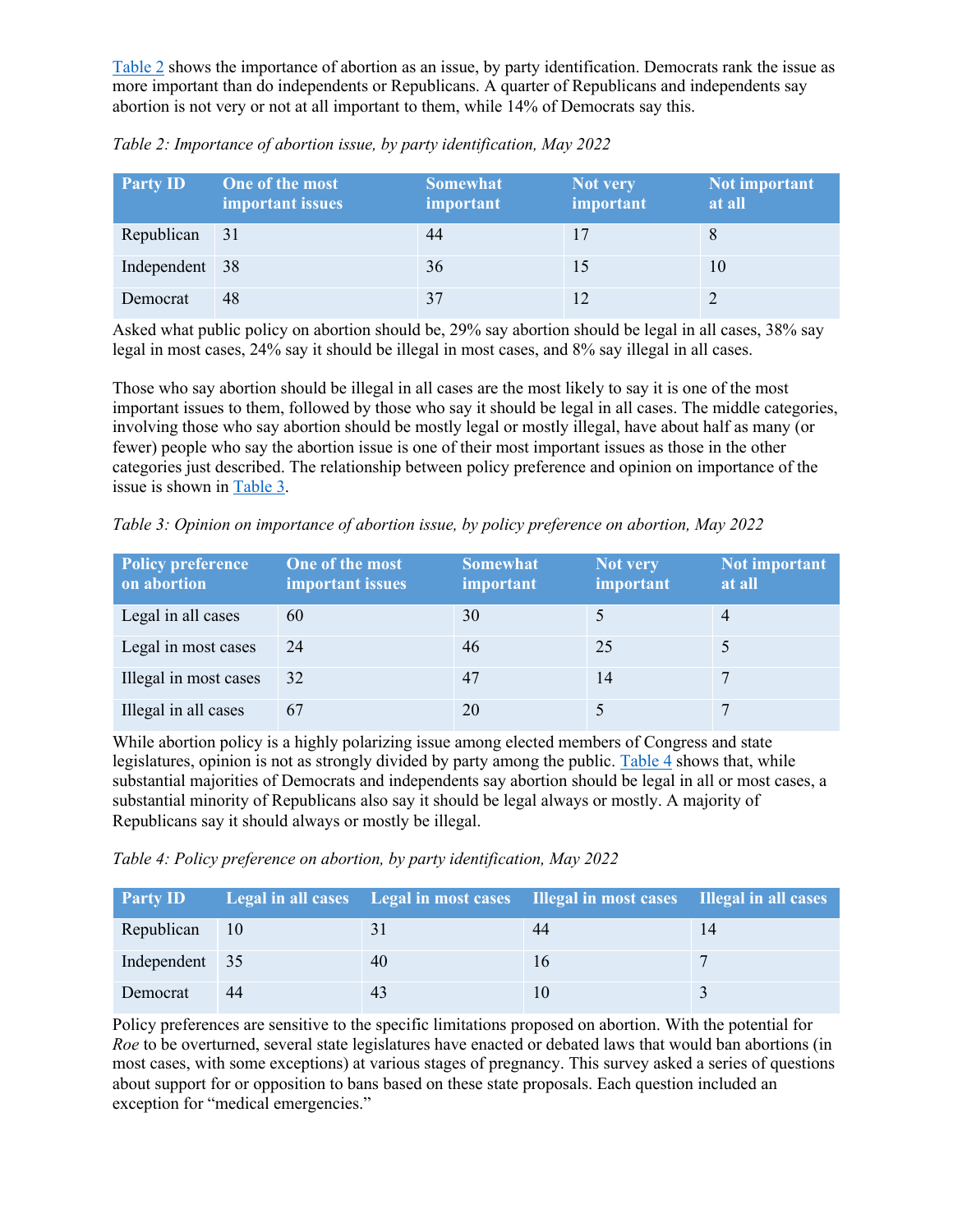The question asked:

Here are some limits on when during pregnancy an abortion might be banned, except in cases of medical emergencies, that some states are considering. How much do you favor or oppose each of these proposals?

The results for the five alternative policies are shown in Table 5. There is majority opposition to bans that would apply at any time or after 6 weeks, and an even divide on bans after 15 weeks. A majority favor bans after six months, and a majority oppose there being no restrictions on when a woman can obtain an abortion.

*Table 5: Favor or oppose abortion bans, by when ban would take effect, May 2022*

| <b>Ban when</b>                  |    | <b>Favor</b> Oppose |
|----------------------------------|----|---------------------|
| Ban at any time during pregnancy | 27 | 72                  |
| Ban after 6 weeks                | 34 | 65                  |
| Ban after 15 weeks               | 50 | 49                  |
| Ban after 6 months               | 65 | 35                  |
| No restrictions at any point     | 39 | 60                  |

Some states have considered legislation that would make it illegal for a woman to have an abortion by traveling to a different state where abortion is legal. This policy is favored by 22% of respondents nationwide and is opposed by 78%.

Opinion on making out-of-state travel for abortions illegal is shown by party identification in Table 6.

*Table 6: Should states be able to make out-of-state travel for abortion illegal, by party identification, May 2022*

| <b>Party ID</b> | <b>Yes</b> | - No |
|-----------------|------------|------|
| Republican      | 32         | 68   |
| Independent     | 19         | 81   |
| Democrat        | 14         | 86   |

#### **Enthusiasm to vote**

Looking ahead to the November elections, 37% say they are very enthusiastic about voting, 31% are somewhat enthusiastic, 22% are not too enthusiastic, and 10% are not at all enthusiastic to vote this fall.

Enthusiasm to vote varies by party, with Republicans most likely to say they are very enthusiastic, trailed by Democrats. Independents are much less enthusiastic. Enthusiasm is shown in Table 7 (a) for all adults and in Table 7 (b) for registered voters only.

*Table 7: Enthusiasm to vote, by party identification, May 2022*

*(a) All adults*

| <b>Party ID</b> | V erv-       | <b>Somewhat</b> | Not too!            | Not at all          |
|-----------------|--------------|-----------------|---------------------|---------------------|
|                 | enthusiastic | enthusiastic    | <b>enthusiastic</b> | <b>enthusiastic</b> |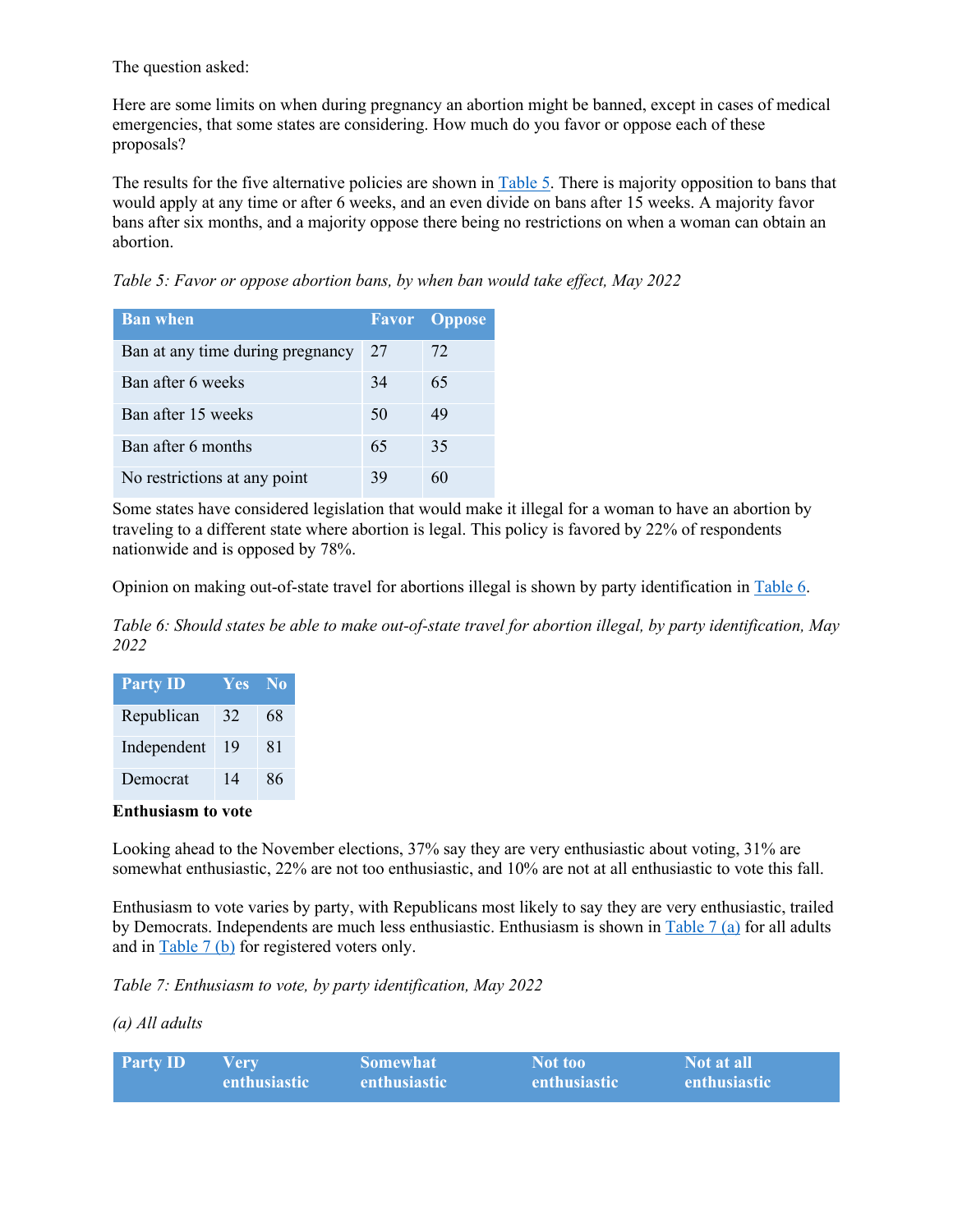| Republican 50  |      | 28 |    |  |
|----------------|------|----|----|--|
| Independent 17 |      |    | 28 |  |
| Democrat       | - 34 |    |    |  |

*(b) Registered voters only*

| <b>Party ID</b> | <b>Very</b><br>enthusiastic | <b>Somewhat</b><br>enthusiastic | Not too<br>enthusiastic | Not at all<br>enthusiastic |
|-----------------|-----------------------------|---------------------------------|-------------------------|----------------------------|
| Republican 53   |                             | 29                              | 16                      |                            |
| Independent 25  |                             | 25                              | 25                      | 25                         |
| Democrat        | 39                          | 37                              |                         |                            |

Enthusiasm measured by opinion on the importance of the abortion issue is shown in Table 8 for all adults and for registered voters. There are too few respondents who say the abortion issue is not important at all to reliably estimate results for that group, so they have been combined with those who say abortion is not very important in this table.

*Table 8: Enthusiasm to vote, by opinion on importance of abortion issue, May 2022*

## *(a) All adults*

| Importance of<br>abortion issue     | <b>Very</b><br>enthusiastic | <b>Somewhat</b><br>enthusiastic | Not too<br>enthusiastic | Not at all<br>enthusiastic |
|-------------------------------------|-----------------------------|---------------------------------|-------------------------|----------------------------|
| One of the most<br>important issues | 44                          | 27                              | 20                      |                            |
| Somewhat important                  | 30                          | 36                              | 23                      | 11                         |
| Not very or not at all<br>important | 35                          | 28                              | 24                      | 13                         |

*(b) Registered voters only*

| <b>Importance of</b><br>abortion issue | <b>Very</b><br>enthusiastic | <b>Somewhat</b><br>enthusiastic | Not too<br>enthusiastic | Not at all<br>enthusiastic |
|----------------------------------------|-----------------------------|---------------------------------|-------------------------|----------------------------|
| One of the most<br>important issues    | 51                          | 27                              | 17                      |                            |
| Somewhat important                     | 35                          | 37                              | 22                      | 6                          |
| Not very or not at all<br>important    | 43                          | 31                              | 19                      |                            |

Enthusiasm to vote is shown by abortion policy preference in Table 9. Enthusiasm to vote is higher among those opposed to abortion than among those who favor legal abortions.

*Table 9: Enthusiasm to vote, by abortion policy preference, May 2022*

*(a) All adults*

| <b>Abortion policy</b> | Verv         | <b>Somewhat</b>     | Not too      | Not at all          |
|------------------------|--------------|---------------------|--------------|---------------------|
| <i>preference</i>      | enthusiastic | <b>enthusiastic</b> | enthusiastic | <b>enthusiastic</b> |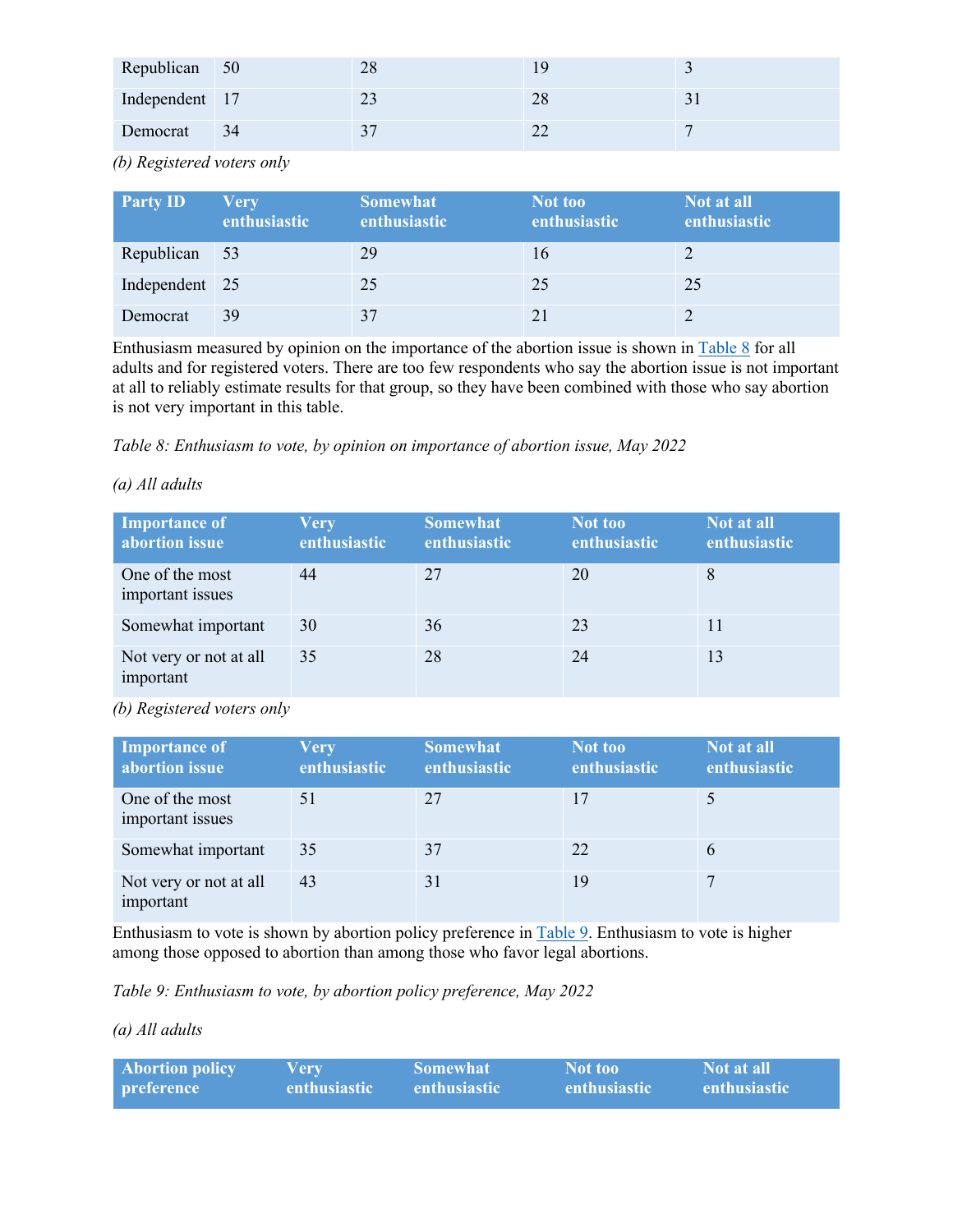| Legal in all cases    | 33  | 30 |  |
|-----------------------|-----|----|--|
| Legal in most cases   | 33  |    |  |
| Illegal in most cases | -44 |    |  |
| Illegal in all cases  | 50  |    |  |

*(b) Registered voters only*

| <b>Abortion policy</b><br>preference | <b>Very</b><br>enthusiastic | <b>Somewhat</b><br>enthusiastic | Not too<br>enthusiastic | Not at all<br>enthusiastic |
|--------------------------------------|-----------------------------|---------------------------------|-------------------------|----------------------------|
| Legal in all cases                   | 40                          | 30                              | 22                      | 8                          |
| Legal in most cases                  | 39                          | 33                              | 23                      |                            |
| Illegal in most cases                | 48                          | 33                              | 13                      |                            |
| Illegal in all cases                 | 58                          | 26                              | 15                      |                            |

# **Confidence in 2020 election and enthusiasm to vote**

The matter of confidence and doubt in the accuracy of the 2020 election results continues to divide Americans. Among all adults, 57% are very or somewhat confident that the results of the 2020 election were accurate, while 43% are not too or not at all confident of this. The trend in election confidence is shown in Table 10, showing that confidence dropped by 6 percentage points from March to May.

*Table 10: Confidence and doubt in 2020 election accuracy, trend, Sept. 2021-May 2022*

|                   |      | <b>Poll dates</b> Confident Not confident |
|-------------------|------|-------------------------------------------|
| $9/7 - 16/21$     | 60   | 40                                        |
| $11/1 - 10/21$    | - 65 | 35                                        |
| $1/10 - 21/22$ 66 |      | 34                                        |
| $3/14 - 24/22$ 63 |      | 37                                        |
| $5/9 - 19/22$     | - 57 | 43                                        |

There are very large differences by partisanship, as shown in Table 11, with almost three-quarters of Republicans doubting the election result, nearly 90% of Democrats confident in the election accuracy, and independents evenly divided.

*Table 11: Confidence in 2020 election accuracy, by party identification, May 2022*

| <b>Party ID</b> |    | <b>Confident</b> Not confident |
|-----------------|----|--------------------------------|
| Republican $27$ |    | 73                             |
| Independent 47  |    | 52                             |
| Democrat        | X9 | 11                             |

Doubt about the accuracy of the 2020 election results is associated with higher enthusiasm to vote among Republicans, but with lower enthusiasm to vote among Democrats and independents (who are combined here to provide sufficient observations for the comparison). Table 12 (a) shows the relationship between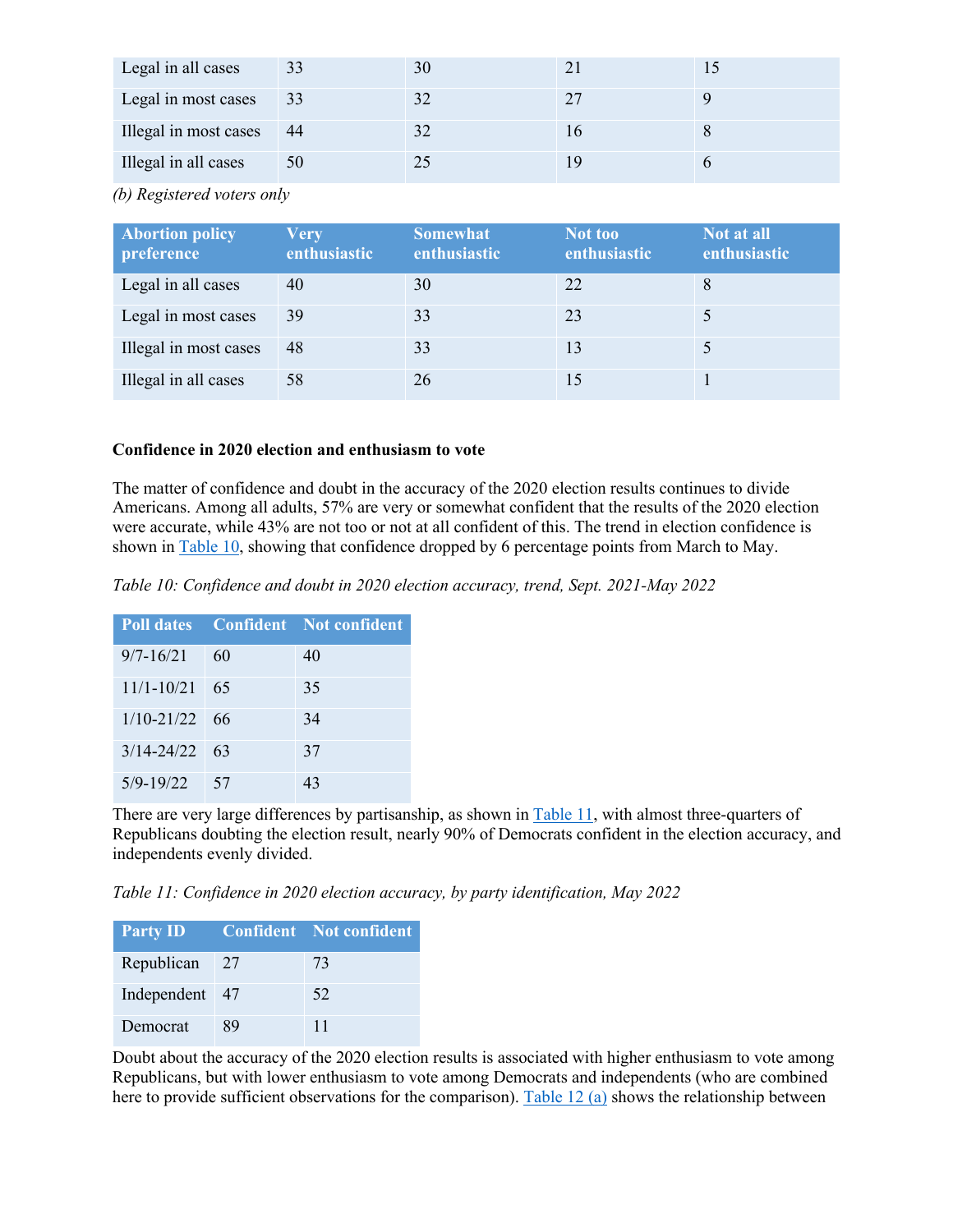doubt in the election and enthusiasm among Republicans, and Table 12 (b) shows the relationship among Democrats and independents.

*Table 12: Enthusiasm to vote, by confidence or doubt in 2020 election, May 2022*

*(a) Republicans*

| <b>Confidence or</b><br>doubt | Verv<br>enthusiastic | <b>Somewhat</b><br>enthusiastic | Not too<br><b>enthusiastic</b> | Not at all<br><b>enthusiastic</b> |
|-------------------------------|----------------------|---------------------------------|--------------------------------|-----------------------------------|
| Confident                     | 36                   | 35                              | 23                             |                                   |
| Not confident                 | 55                   | 25                              | 17                             |                                   |

*(b) Democrats and independents*

| <b>Confidence or</b><br>doubt | Verv<br><b>enthusiastic</b> | <b>Somewhat</b><br><b>enthusiastic</b> | Not too<br><b>enthusiastic</b> | Not at all<br><b>enthusiastic</b> |
|-------------------------------|-----------------------------|----------------------------------------|--------------------------------|-----------------------------------|
| Confident                     | 34                          | 35                                     | 21                             |                                   |
| Not confident                 |                             | 27                                     | 32                             | 29                                |

**Vote choice and abortion policy**

Respondents were asked:

Thinking about this year's (2022) elections, if one candidate favors keeping abortion legal and widely available, and the other candidate favors strictly limiting abortion except to protect the mother's life, which candidate would you support?

Among all respondents, 54% say they would support the candidate who favors keeping abortion legal, while 31% would support the candidate who favors strictly limiting abortion, The remaining 14% say the abortion issue would not matter to them.

The choice of candidates connected to positions on abortion is shown by party identification in Table 13. A majority of Republicans favor the candidate who would strictly limit abortions, while a similar majoriity of independents would favor the candidate who favors keeping abortion legal, as is also the case with a substantially larger majority of Democrats. There is broader salience of the issue among Democrats: Fewer Democrats say the abortion position of candidates would not matter to them than is the case for Republicans and independents.

*Table 13: Candidate choice by party identification, May 2022*

|  |  | (a) All adults |
|--|--|----------------|
|--|--|----------------|

| <b>Party ID</b> | The candidate who favors<br>keeping abortion legal | The candidate who favors<br>strictly limiting abortion | The abortion issue<br>would not matter to me |
|-----------------|----------------------------------------------------|--------------------------------------------------------|----------------------------------------------|
| Republican 25   |                                                    | 58                                                     | 17                                           |
| Independent 56  |                                                    | 21                                                     | 22                                           |
| Democrat        | 81                                                 | 12                                                     |                                              |

*(b) Registered voters only*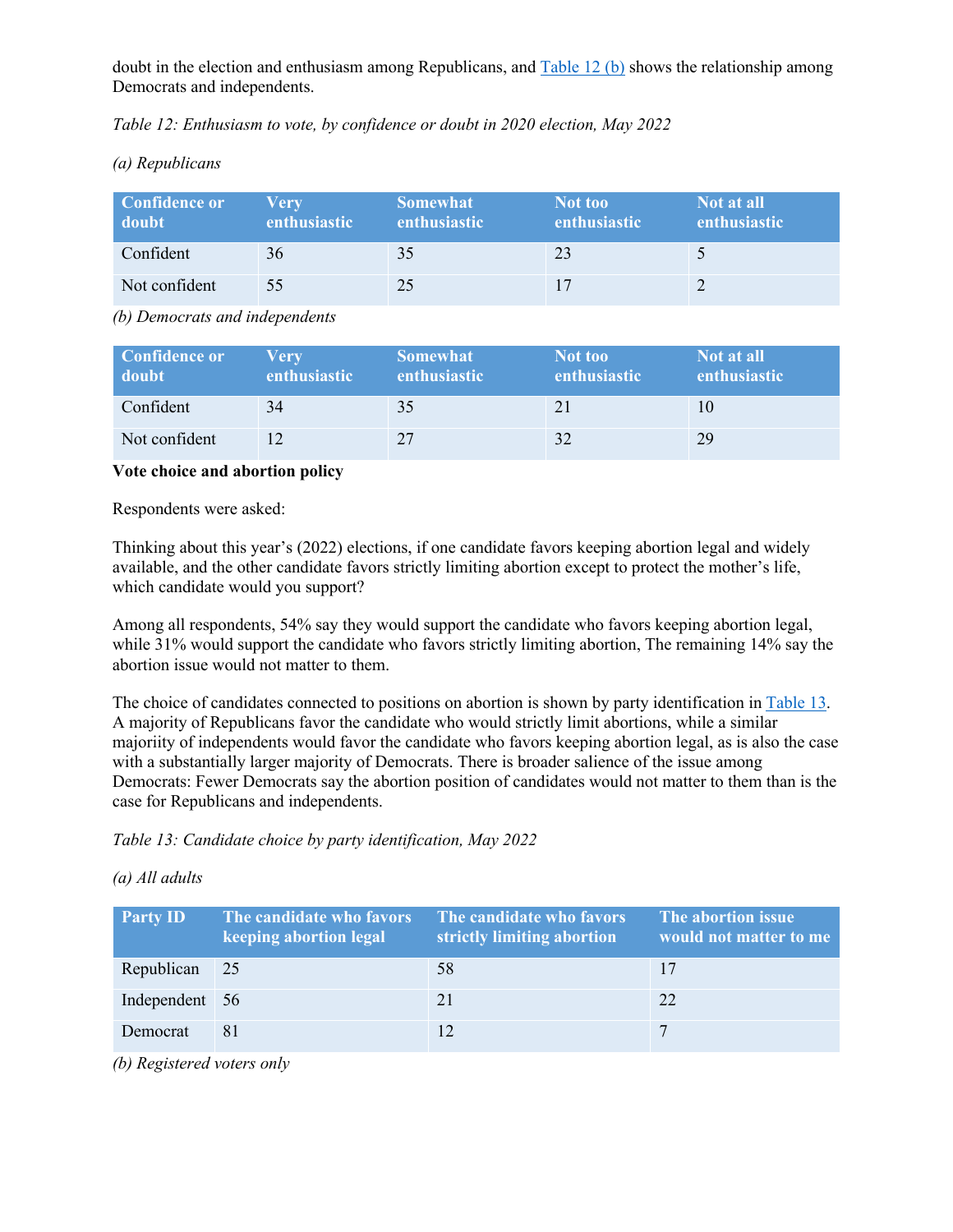| <b>Party ID</b> | The candidate who favors<br>keeping abortion legal | The candidate who favors<br>strictly limiting abortion | The abortion issue<br>would not matter to me |
|-----------------|----------------------------------------------------|--------------------------------------------------------|----------------------------------------------|
| Republican      | <sup>26</sup>                                      | 57                                                     |                                              |
| Independent 53  |                                                    | 26                                                     | 22                                           |
| Democrat        | 83                                                 |                                                        | 7                                            |

#### **Biden job approval**

In the new Marquette Law School Poll nationwide survey, President Joe Biden's job approval stands at 42% with disapproval at 57%. In March, approval was 44% and disapproval was 55%. The trend in Biden approval since July 2021, when the question was first asked, is shown in Table 14.

*Table 14: Biden job approval trend, July 2021-May 2022*

| <b>Poll dates</b> | <b>Approve</b> | <b>Disapprove</b> |
|-------------------|----------------|-------------------|
| $7/16 - 26/21$    | 58             | 42                |
| $9/7 - 16/21$     | 48             | 52                |
| $11/1 - 10/21$    | 49             | 51                |
| $1/10 - 21/22$    | 46             | 53                |
| $3/14 - 24/22$    | 44             | 55                |
| $5/9 - 19/22$     | 42             | 57                |

# **Favorability ratings**

Favorability ratings of Biden, former President Donald Trump, former Vice President Mike Pence, and Florida Gov. Ron DeSantis, a likely candidate for president in 2024, are shown in Table 15.

*Table 15: Favorability trends, 2021-2022*

*(a) Joe Biden*

| <b>Poll dates</b> | <b>Favorable opinion</b> | <b>Unfavorable opinion</b> | Haven't heard enough |
|-------------------|--------------------------|----------------------------|----------------------|
| $11/1 - 10/21$    | 45                       | 49                         |                      |
| $1/10 - 21/22$    | 45                       | 51                         |                      |
| $3/14 - 24/22$    | 44                       | 53                         |                      |
| $5/9 - 19/22$     | 40                       | 55                         |                      |

*(b) Donald Trump*

| <b>Poll dates</b> | <b>Favorable opinion</b> | <b>Unfavorable opinion</b> | Haven't heard enough |
|-------------------|--------------------------|----------------------------|----------------------|
| $11/1 - 10/21$    | 32                       | 65                         |                      |
| $1/10 - 21/22$    | 32                       | 67                         |                      |
| $3/14 - 24/22$    | 36                       | 61                         |                      |
| $5/9 - 19/22$     | 35                       | 61                         |                      |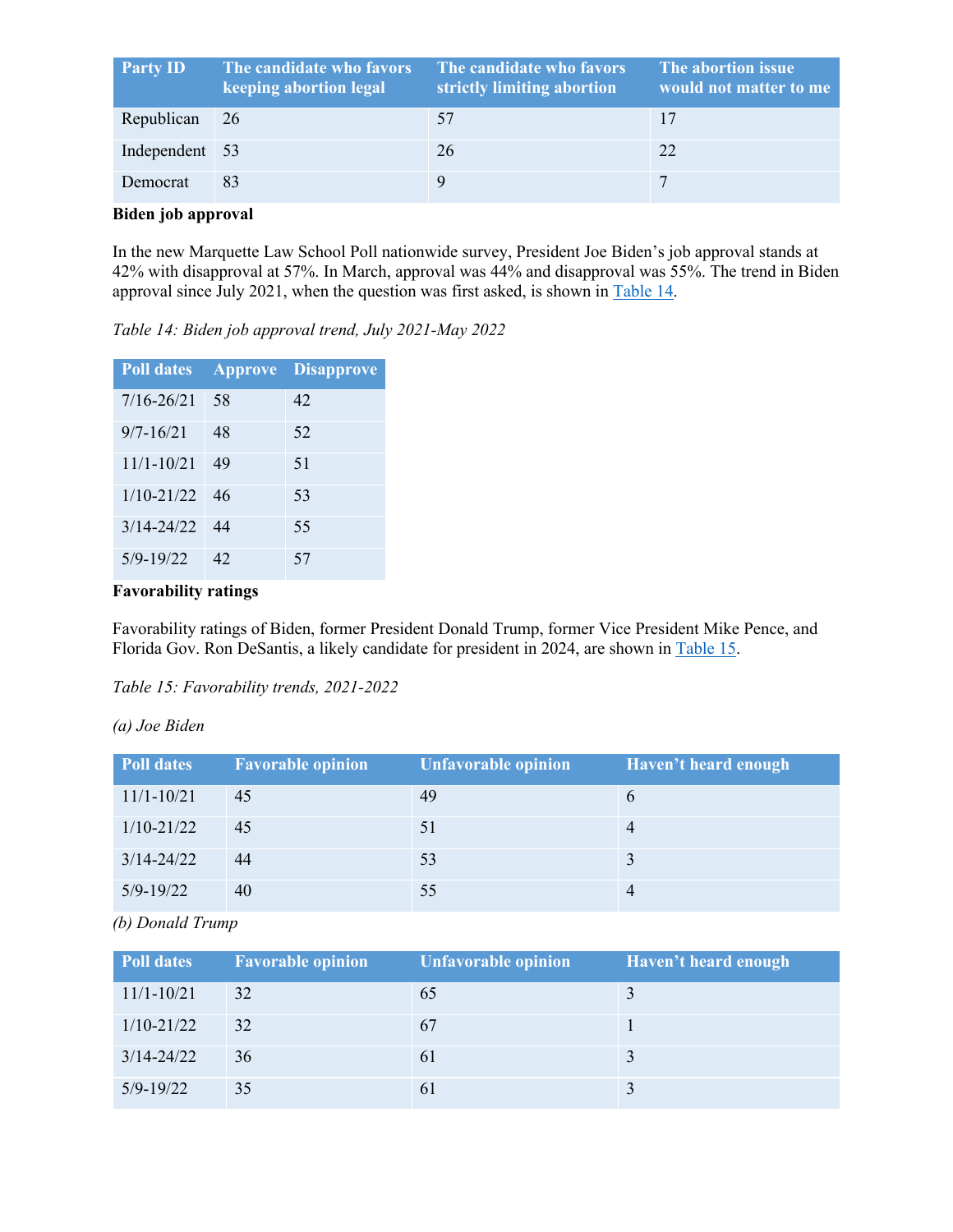## *(c) Mike Pence*

| <b>Poll dates</b> | <b>Favorable opinion</b> | Unfavorable opinion | Haven't heard enough |
|-------------------|--------------------------|---------------------|----------------------|
| $11/1 - 10/21$    | 29                       | 51                  | 20                   |
| $1/10 - 21/22$    | 28                       | 55                  | 17                   |
| $3/14 - 24/22$    | 31                       | 53                  | 16                   |
| $5/9 - 19/22$     | 25                       | 54                  | 21                   |

*(d) Ron DeSantis*

| Poll dates     | <b>Favorable opinion</b> | Unfavorable opinion | Haven't heard enough |
|----------------|--------------------------|---------------------|----------------------|
| $1/10 - 21/22$ | 22                       | 34                  | 44                   |
| $3/14 - 24/22$ | 25                       | 36                  | 39                   |
| $5/9 - 19/22$  | 24                       | 37                  | 38                   |

Favorability in May for each political figure, by party identification, is shown in Table 16, showing large differences by party. Independents are more likely to say they haven't heard enough about Pence or DeSantis than are partisans of either party.

*Table 16: Favorability by party identification, May 2022*

*(a) Joe Biden*

| <b>Party ID</b> | <b>Favorable opinion</b> | <b>Unfavorable opinion</b> | Haven't heard enough |
|-----------------|--------------------------|----------------------------|----------------------|
| Republican      |                          |                            |                      |
| Independent     | 33                       | 58                         |                      |
| Democrat        |                          |                            |                      |

*(b) Donald Trump*

| <b>Party ID</b> | <b>Favorable opinion</b> | <b>Unfavorable opinion</b> | Haven't heard enough |
|-----------------|--------------------------|----------------------------|----------------------|
| Republican      | 75                       |                            |                      |
| Independent     | 21                       |                            |                      |
| Democrat        |                          |                            |                      |

*(c) Mike Pence*

| <b>Party ID</b>  | <b>Favorable opinion</b> | <b>Unfavorable opinion</b> | Haven't heard enough |
|------------------|--------------------------|----------------------------|----------------------|
| Republican       | 49                       | 33                         | 18                   |
| Independent      | 11                       | 48                         | 41                   |
| Democrat         |                          | 75                         | 15                   |
| (d) Ron DeSantis |                          |                            |                      |

| <b>Party ID</b> | <b>Favorable opinion</b> | Unfavorable opinion | Haven't heard enough |
|-----------------|--------------------------|---------------------|----------------------|
|                 |                          |                     |                      |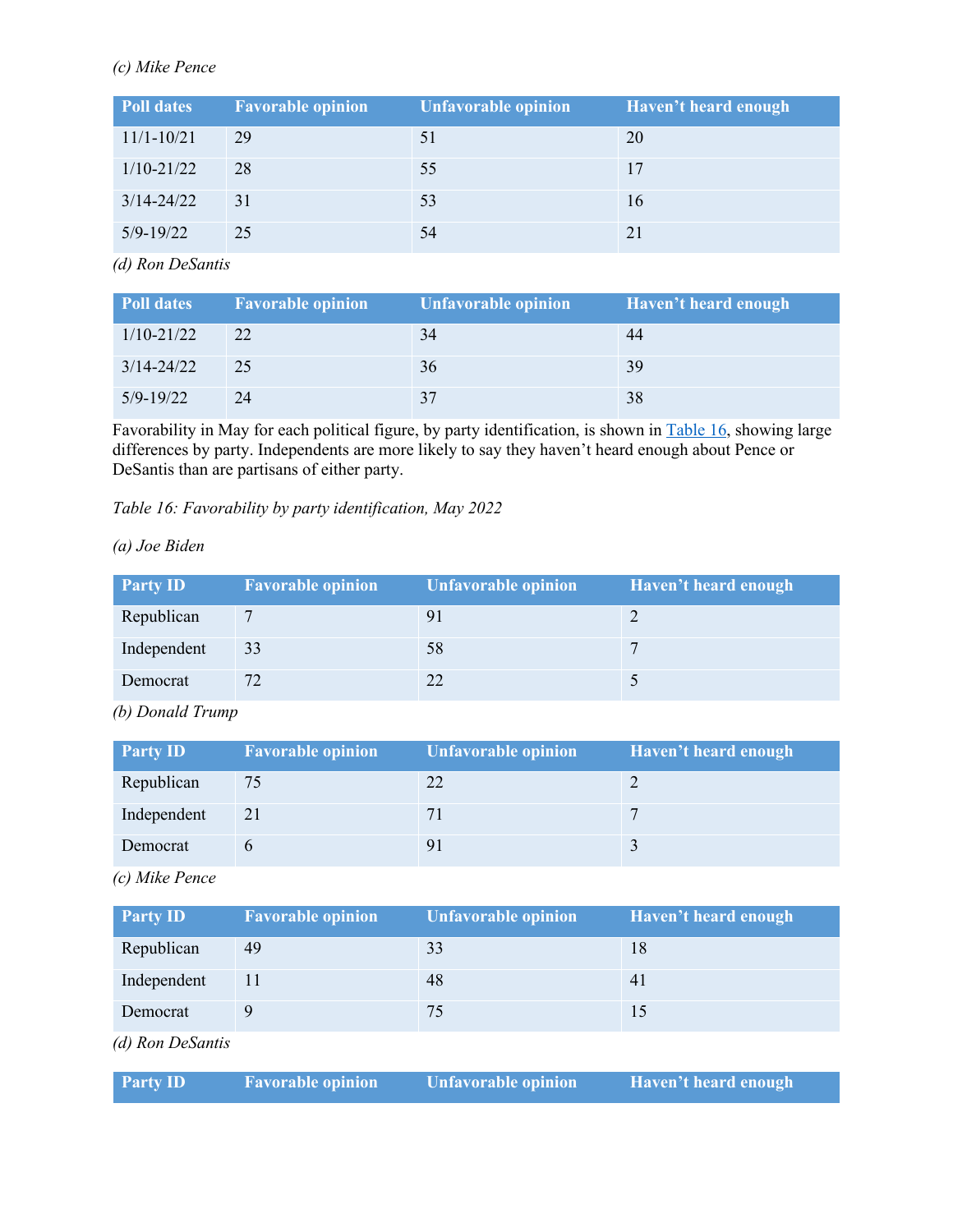| Republican  | 56   | 14           | 30 |
|-------------|------|--------------|----|
| Independent | - 11 | 29           | 59 |
| Democrat    |      | $\mathbf{0}$ |    |

#### **Trump endorsements**

Trump has endorsed candidates in state primaries across the country. Among Republicans, 49% say they are more likely to support a candidate whom Trump has endorsed, although almost as many, 40%, say his endorsement would make no difference in their vote. Another 11% say they would be less likely to vote for a Trump-backed candidate.

Almost half of independents, 46%, say a Trump endorsement would make no difference to them, and 41% say it would make them less likely to vote for a candidate, with just 12% saying they would be more likely. Almost all Democrats, 87%, say they are less likely to support a candidate Trump endorses. These results are shown in Table 17.

*Table 17: More or less likely to support a Trump-endorsed candidate, by party identification, May 2022*

| <b>Party ID</b> |    | <b>EXECUTE:</b> More likely Less likely No difference |
|-----------------|----|-------------------------------------------------------|
| Republican 49   | 11 | 40                                                    |
| Independent 12  | 41 | 46                                                    |
| Democrat        | 87 |                                                       |

Over 70% of each partisan category say they don't know if Trump has endorsed a candidate in their state. Republicans and Democrats are almost equally likely to say Trump has endorsed a candidate, and independents are less likely to know of an endorsement.

*Table 18: Think Trump has endorsed a state candidate, by party identification, May 2022*

| <b>Party ID</b> |    | Yes, has endorsed No, has not endorsed Don't know if he has endorsed |
|-----------------|----|----------------------------------------------------------------------|
| Republican      | 22 |                                                                      |
| Independent 13  |    | 80                                                                   |
| Democrat        | 21 | 70                                                                   |

Based on data reported by Ballotpedia.org as of May 19, Trump has not endorsed a candidate in 13 states plus the District of Columbia, endorsed one candidate in 11 states, endorsed two candidates in 13 states, and endorsed three or more candidates in 13 states. Endorsements for governor, senator, U.S. House of Representative, and other state offices are counted in this total.

Combining the endorsement data with the survey responses shows that where Trump has given more endorsements, respondents are more likely to be aware he has endorsed candidates in the state, and in states he has not endorsed, they are least likely to think he has endorsed someone. Table 19 shows the percent of respondents who think Trump has made an endorsement, by the number of endorsements reported by Ballotpedia.org.

*Table 19: Think Trump has endorsed a state candidate, by number of endorsements in the state (including D.C.), May 2022*

| Number of    | <b>Yes. has</b> | 'No. has not | <b>Don't know if he has</b> |
|--------------|-----------------|--------------|-----------------------------|
| endorsements | endorsed        | endorsed     | endorsed                    |